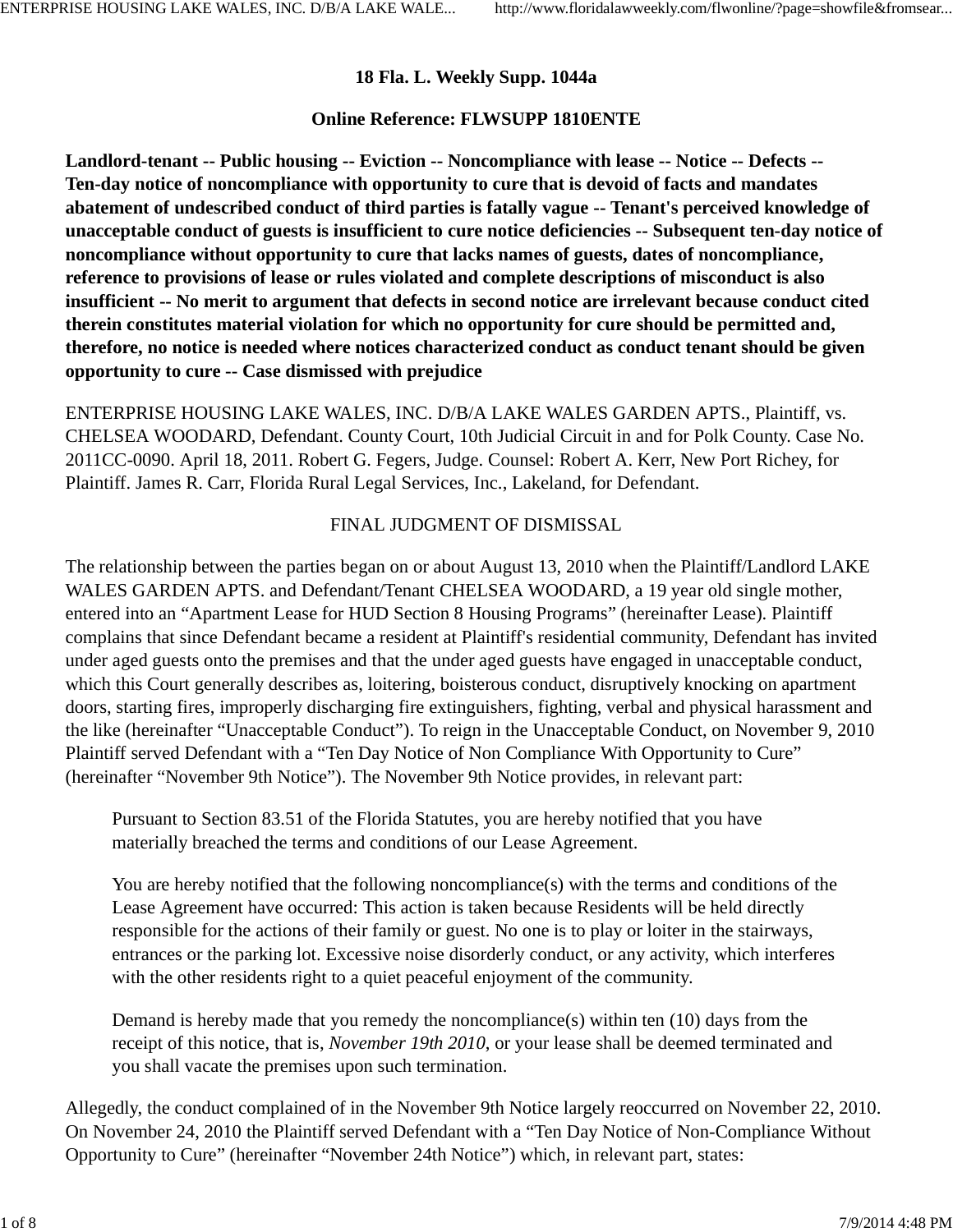You are advised that your lease is terminated effective immediately. You shall have TEN (10) days from the delivery of this notice to vacate the premises. You must vacate on or before *December 4, 2010*. This action is taken because you materially breached the terms and conditions of your Lease Agreement and the Rules and Regulations of the community, to-wit,

*You have continued to allow your under-aged guests to engage in conduct that affects the rights of the other residents to the peaceful. quiets and safe enjoyment of their apartments. Your under-aged guests continue to loiter in the stairways, entrances and the parking lot while engaging in boisterous conduct including knocking on apartment doors, starting fires, discharging fire extinguishers, fighting, and verbal and physical harassment of other residents among other things. You have previously received a notice on 11-09-10 for similar types of conduct.* (emphasis in original)

The Defendant did not vacate the premises on or before December 4, 2010 as requested by the Plaintiff. This eviction action followed.

Plaintiff seeks to have Defendant evicted from Plaintiff's apartment complex for violations of: the lease between the parties; and the rules and regulations of the property. The purported violations are as described in the November 9th Notice and the November 24th Notice. Defendant contends there is insufficient evidence the complained of conduct occurred and has further raised as an affirmative defense that the wording of the November 9th Notice and the November 24th Notice violate: Florida Statute 83; 24 C.F.R. §247.4; and fundamental due process. In response Plaintiff argues notice deficiencies, if any, are overcome by the Defendant's actual knowledge of the "Unacceptable Conduct", and that the conduct described in the November 24th Notice constitutes a material non-compliance so substantial no opportunity to cure predicate is required as a matter of law.

At the Final Hearing Plaintiff proved some of the Unacceptable Conduct occurred and that the November 9th Notice and the November 24th Notice were delivered to Defendant for purposes of abating the Unacceptable Conduct and terminating the lease with the Defendant. Defendant's neighbors testified of Unacceptable Conduct consisting of, *inter alia,* use of profanity, urination in the stairwell, the blocking of stairway ingress/egress, the burning of community landscaping and the spraying of parked vehicles with a fire extinguisher. It is undisputed the Unacceptable Conduct complained of by the Plaintiff is not conduct of the Defendant. Defendant maintains that if the Unacceptable Conduct occurred, she did not observe same. In fact, Plaintiff's manager testified Plaintiff has no problem with Defendant, just Defendant's guests.

The Plaintiff's representative testified the Defendant, through the conduct of her guests, violated paragraphs  $23(c)(6)(a)$ ,  $23(c)(6)(b)$ ,  $23(c)(10)$ , and  $23(d)1$ , of the Lease, each of which provide as follows:

23.(c). The Landlord may terminate this Agreement for the following reasons:

\* \* \*

(6) criminal activity by a tenant, any member of the tenant's household, a guest or another person under the tenant's control;

(a) that threatens the health, safety, or right to peaceful enjoyment of the premises by other residents (including property management staff residing on the premises); or

(b) that threatens the health, safety or right to peaceful enjoyment of their residences by persons residing in the immediate vicinity of the premises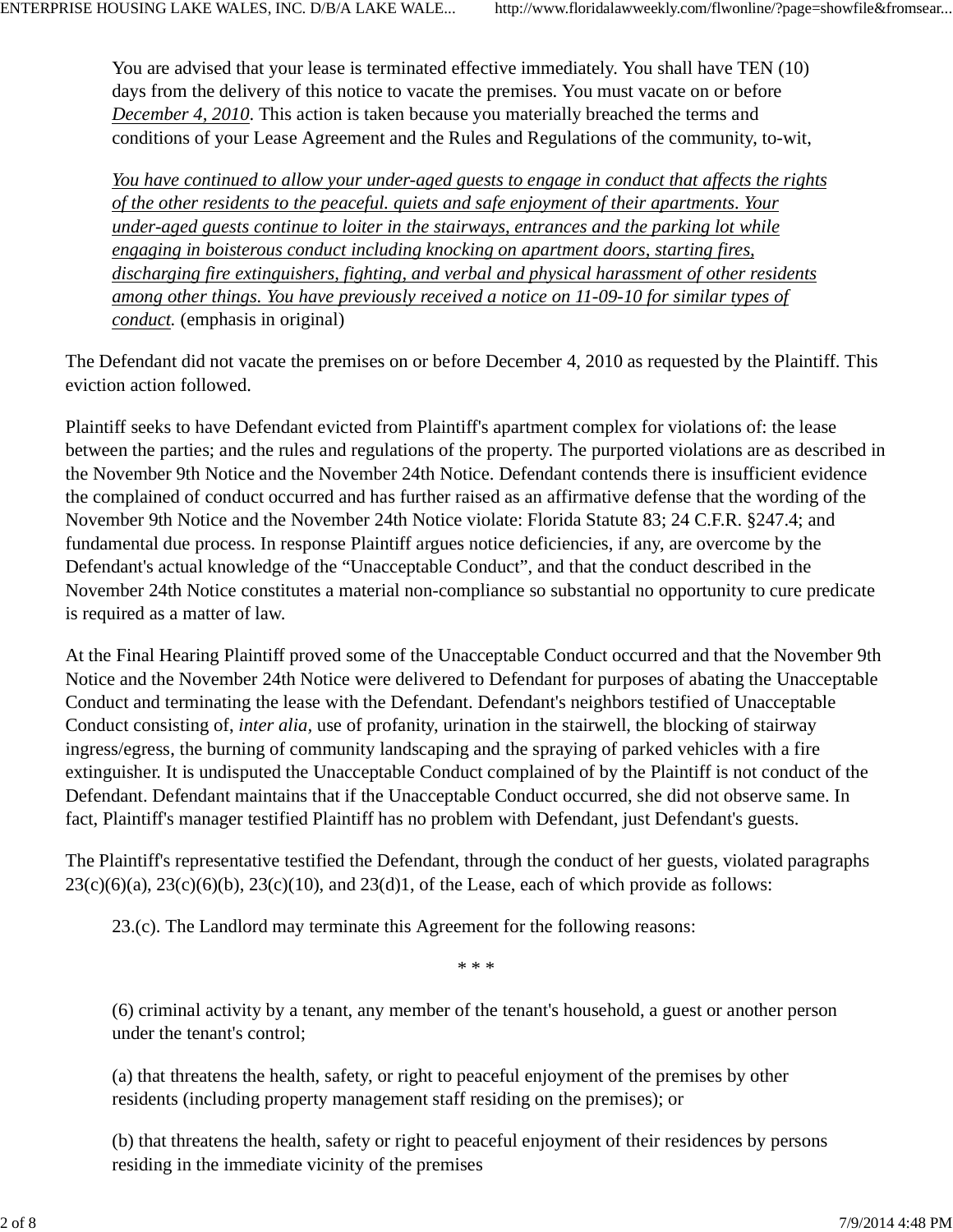\* \* \*

(10) if the Landlord determines that the tenant, any member of the tenant's household, a guest or another person under the tenant's control has engaged in criminal activity, regardless of whether the tenant, any member of the tenant's household, a guest or another person under the tenant's control has been arrested or convicted for such activity.

\* \* \*

 $23(d)(1)$  one or more substantial violations of the lease;

The "Apartment Rules and Regulations" provide in pertinent part:

\* \* \*

\* **Excessive noise**, odors, **disorderly conduct, or any activity which interferes with other Resident's rights to quiet, peaceful enjoyment of the community** will not be permitted.

\* \* \*

\* Residents will be held directly responsible for the actions of their family and guests. **No one is to play or loiter in stairways**, hallways, **entrances, parking lot**, laundry room or any other common areas except those areas specifically designated by Landlord for such use. Residents should be alert to actions of family and friends that may cause damage or litter to the premises and caution or correct those participating.

\* \* \*

(emphasis added)

The portions in bold above are restated, virtually verbatim, as the sole reference to the offensive conduct set forth in Plaintiff's November 9th Notice.

Due Process Safeguards

As mentioned above the Defendant argues the November 9th Notice and the November 24th Notice fail to set forth sufficient factual information to allow Defendant to prepare a meaningful defense. Moreover, Defendant contends the Plaintiff's evidentiary recitation of specific lease provisions at trial, purportedly violated by Defendant, is the first Defendant learned that all violations set forth in the November 9th Notice and November 24th Notice are asserted as criminal activities. The standard of what should be set forth in notices served for rule based violations begins with the due process provision of the U.S. Constitution and works its way through to the terms and conditions of the Lease.

The Fourteenth Amendment of the United States Constitution provides in relevant part "nor shall any State deprive any person of life, liberty, or property, without due process of law". In language that is substantially similar to the United States Constitution the Florida Constitution provides at Article I, Section 9 "no person shall be deprived of life, liberty or property without due process of law,". Federal regulations have been enacted consistent with the above described fundamental right to due process; the Code of Federal Regulations speaks to the requirements of a lease termination notice at Title 24-Housing and Urban Development, Section 247.4: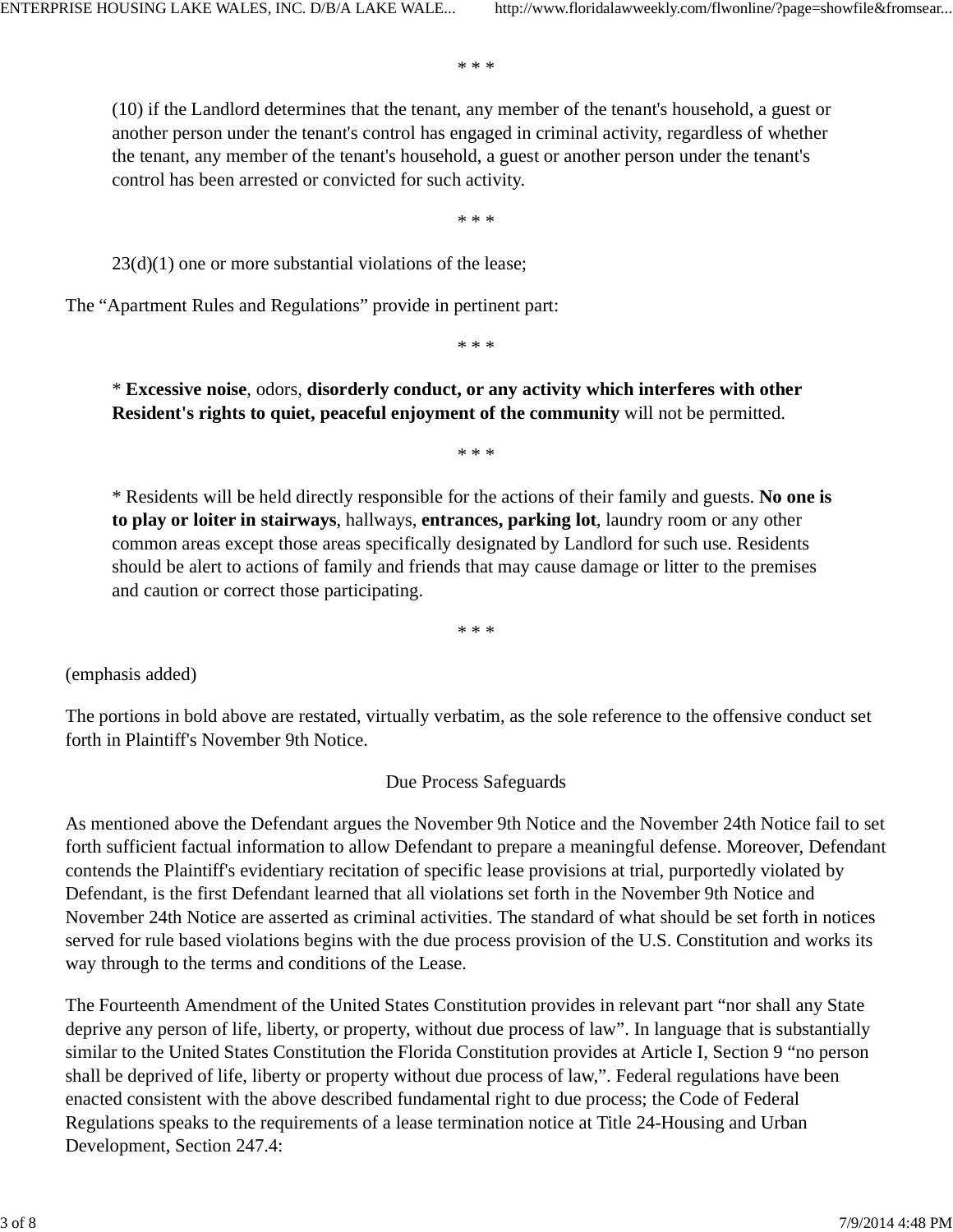Sec. 247.4 *Termination notice.*

(a) Requisites of Termination Notice. The landlord's determination to terminate the tenancy shall be in writing and shall:

(1) State that the tenancy is terminated on a date specified therein; (2) state the reasons for the landlord's action *with enough specificity so as to enable the tenant to prepare a defense*; (3) advise the tenant that if he or she remains in the leased unit on the date specified for termination, the landlord may seek to enforce the termination only by bringing judicial action, at which time the tenant may present a defense; and (4) be served on the tenant in the manner prescribed by paragraph (b) of this section. **1** (emphasis added)

In an eviction action for possession the aforementioned fundamental rights are preserved in Florida Statute 83; specifically F.S. 83.56 provides, in instances of "curable" events of noncompliance:

(2)(b) If such noncompliance is of a nature that the tenant should be given an opportunity to cure it, *deliver a written notice to the tenant specifying the noncompliance*, including a notice that, if the noncompliance is not corrected within 7 days from the date the written notice is delivered, the landlord shall terminate the rental agreement by reason thereof. Examples of such noncompliance include, but are not limited to, activities in contravention of the lease or this act such as having or permitting unauthorized pets, guests, or vehicles; parking in an unauthorized manner or permitting such parking; or failing to keep the premises clean and sanitary. The notice shall be adequate if it is in substantially the following form:

You are hereby notified that *(cite the noncompliance).* Demand is hereby made that you remedy the noncompliance within 7 days of receipt of this notice or your lease shall be deemed terminated and you shall vacate the premises upon such termination. If this same conduct or conduct of a similar nature is repeated within 12 months, your tenancy is subject to termination without your being given an opportunity to cure the noncompliance. (emphasis added)

The subject Section 8 housing lease, at paragraph 23, sets forth the standard for lease termination notices, again consistent with due process, and further provides the grounds asserted in litigation cannot deviate from the predicate notice to wit:

(e) If the Landlord proposed to terminate this Agreement, the Landlord agrees to give the Tenant written notice and the grounds for the proposed termination. . . . All termination notices must:

(1) specify the date this Agreement will be terminated.

(2) *state the grounds for termination with enough detail for the Tenant to prepare a defense*;

(3) advise the Tenant that he/she has 10 days within which to discuss the proposed termination of tenancy with the Landlord. The 10-day period will begin on the earlier of the date the notice was hand-delivered to the unit or the day after the notice is mailed. If the Tenant requests the meeting, the Landlord agrees to discuss the proposed termination with the Tenant; and

(4) advise the Tenant of his/her right to defend the action in court.

(f) *If an eviction is initiated, the Landlord agrees to rely only upon those grounds cited in the*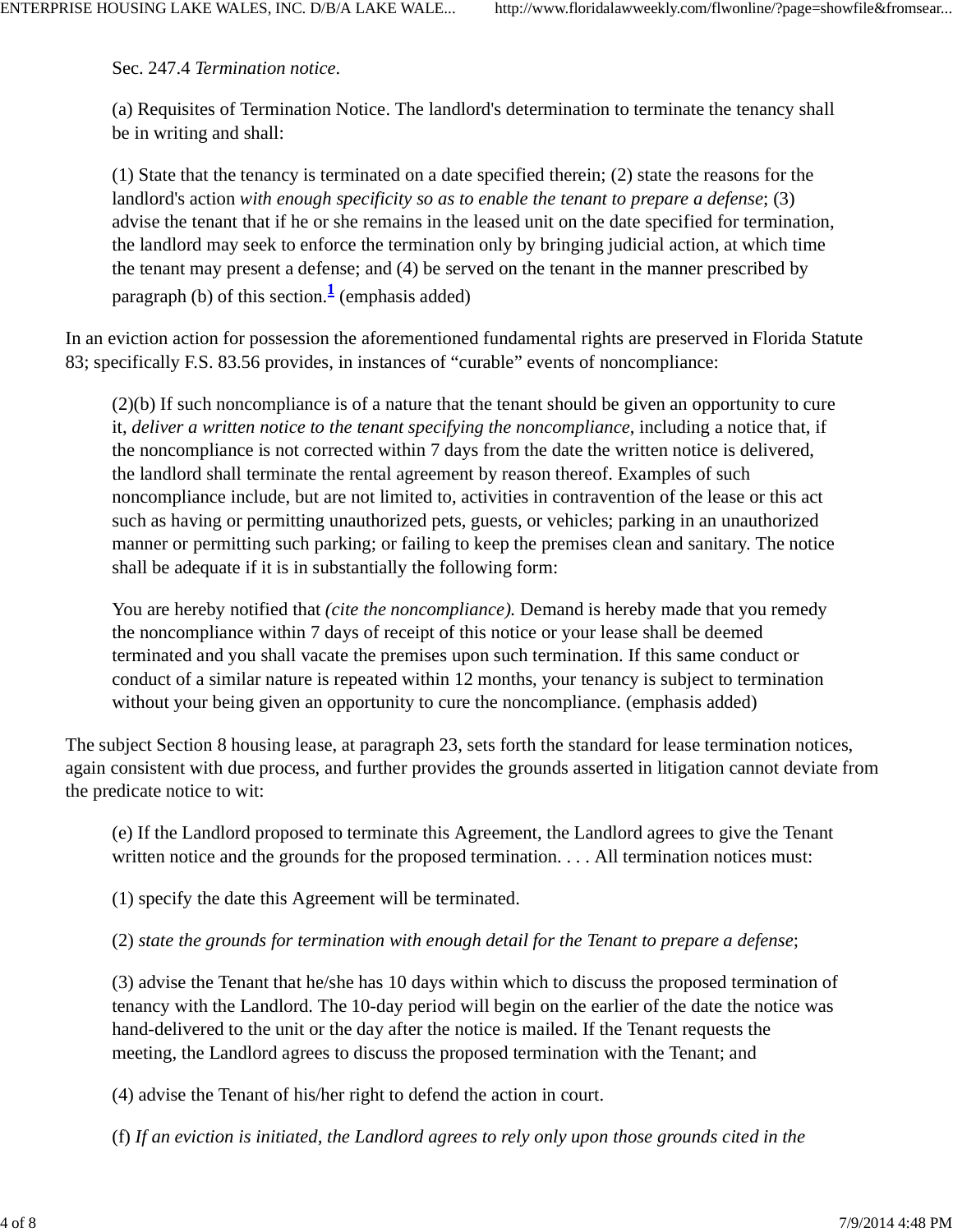*termination notice* required in subparagraph e above. **2**

The relationship sought to be terminated by this action was created with public assistance provided pursuant to Section 8 [42U.S.C.1437] of the United States Housing Act of 1937, as amended. **3** In review of the literal wording of the due process clause the Supreme Court opined "cryptic and abstract words of the Due Process Clause . . . at a minimum they require that deprivation of life, liberty or property by adjudication be preceded by notice and opportunity for hearing appropriate to the nature of the case." *Goss v. Lopez.* 419 U.S. 565, 95 S. Ct. 729 (1975) As recently as 2009, in *Falkowski v. North Fork Housing Alliance, Inc.,* 2009 WL 3174029 (E. D. N. Y.; 2009) the federal district court, in outlining due process requirements, specifically stated "timely and adequate notice, including the reasons for the proposed termination" is a must. In Florida the Legislature has enacted procedural due process safeguards within the eviction statute. These due process safeguards stand shoulder to shoulder with the specific requirements set forth in the Code of Federal Regulations. But perhaps most importantly, the terms and conditions of the Lease entered into between the parties in this action sets forth fundamental notice requirements to which both parties expressly committed and to which both parties can rely on as a matter of right, contractually and constitutionally. In this regard the relevant safeguard agreed upon by the parties and to which the Defendant is entitled as a matter of due process is that the notice must "state the grounds for termination with enough detail for the Tenant to prepare a defense". (See Lease paragraph 23(e))

#### The November 9th Notice

The November 9th Notice is riddled with conflict exacerbated by an insufficiency of expressed facts. At the forefront, a misdirection; the Tenant is being notified pursuant to Florida Statute 83.51; the section of the Landlord/Tenant law that embodies the "Landlord's obligation to maintain premises". **<sup>4</sup>** Obviously, the Landlord's obligation to maintain premises has no relation to the purpose of the notice served. Second, the November 9th Notice states the Tenant is not in compliance with the terms and conditions of the Lease, but parrots only the precise language, not of the Lease, but of the rules and regulations. Finally, the notice contains no reference to specific lease provisions or rule provisions violated: nor does the notice set forth specific facts of violations. The November 9th Notice makes no reference of when the violation occurred, who committed the violation and what the violation consists of.

In the instant case it became apparent at trial that the complained of conduct was largely, if not entirely, single momentary events which are not continuing in nature. In such an event, notwithstanding the script of the statute, it is a labor indeed to determine how to cure a noncompliance in seven (7) days, as required by Florida Statute 83.56, or ten (10) days, as required by the Lease, when the unidentified noncompliance is not continuing in nature. The Court suspects if specific facts of the alleged offensive conduct were recited in the notice a tenant could exercise reason whether the offensive conduct continues. In other words a factually devoid notice mandating the abatement of undescribed conduct is substantively no notice at all. The problem is heightened when the complained of conduct is not Defendant's conduct but is conduct of a third party -- Defendant's guest. **<sup>5</sup>** This problem is compounded when Defendant appears for trial to learn the identified conduct not only violates the Lease but that the identified conduct of Defendant's guests is argued to be criminal activity. The November 9th Notice is most properly aligned with the body of law which supports construing the notice as fatally vague. **6** In March of 2011 the Federal District Court in *Boykins v. Community Development Corp. of Long Island*, 2011 WL 1059183 (E.D.N.Y. Mar. 21, 2011) provided a comprehensive discussion of the issue presented to this Court:

A pre-termination notice must "adequately inform[ ]" a recipient "of the nature of the evidence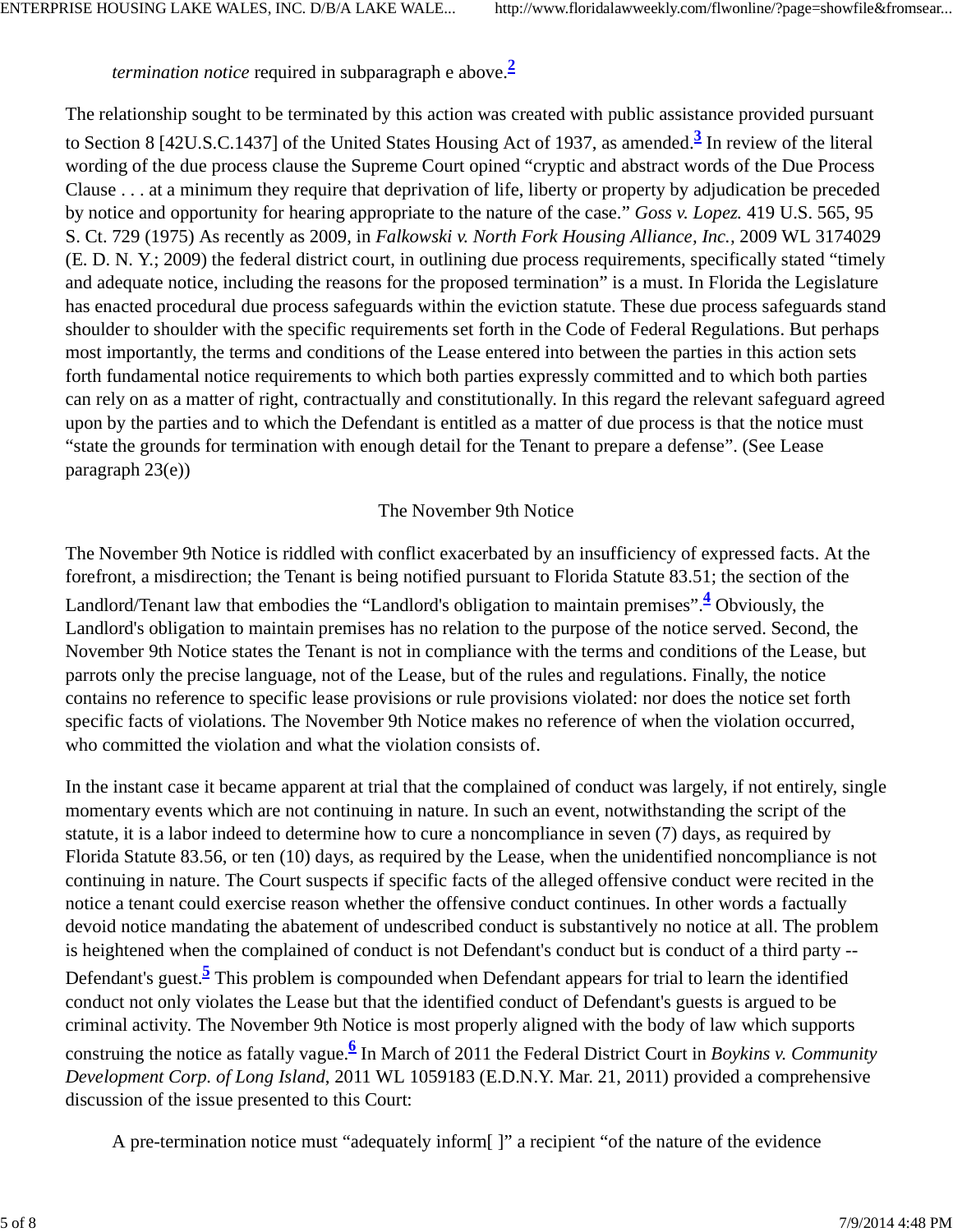against him so that [s]he can effectively rebut that evidence." Escalera v. New York City Housing Authority, 425 F.2d 853, 862 (2d Cir. 1970). "[O]ne-sentence summary notices are inadequate for this purpose." Id. Likewise, "[a] notice which merely parrot[s] the broad language of the regulations is insufficient." *Edgecomb v. Housing Authority of Town of Vernon,* 824 F. Supp. 312, 315 (D. Conn. 1993) (internal citations and quotations omitted). But, as far as this Court can tell, neither the Supreme Court nor the Second Circuit has ever articulated a specific minimum standard for what a notice must contain.

Here, the notice was more than just a one-sentence summary. And it did more than "merely parrot[ ] the broad language of the regulations." Id. But the notice was much vaguer than the kinds of notices that other Second Circuit district courts have found compliant, and more resembles notices held non-compliant. The notice did not identify the "unauthorized individual," did not specify whether the individual allegedly resided "in [Ms. Boykins'] unit," or was just present there, and did not indicate when the alleged violation took place. Compare *Edgecomb,* 824 F. Supp. at 315 (notice insufficient because it "[did] not indicate which family member committed proscribed acts, what the nature of the alleged crime was, or when the relevant acts were committed") with *Lawrence v. Town of Brookhaven Dept. of Housing, Community Development & Intergovernmental Affairs,* 07-CV-2243, 2007 WL 4591845, at \*15 (E.D.N.Y. 2007) (notice sufficient because it "stated the particular crime," "the person who allegedly committed it," "the date of the charge," and "the county in which it occurred").

(See also *Housing Authority of King County v. Saylors,* 19 Wash. App. 871, 578 P.2d 76 (1978)).

Several County Courts in Florida have dismissed eviction actions when notices lacked sufficient detail, to wit: *Broward Community Development Corporation v. Shirley,* 9 Fla. L. Weekly Supp. 488a (Broward County 2002), notice vague and conclusory; *Hialeah Housing Authority v. Lawren,* 12 Fla. L. Weekly Supp. 1177a (Miami-Dade County, 2005), notice lacked description of activity, name of parties involved and charges; *Oakridge Apartment Complex, Inc. v. Perry,* 13 Fla. L. Weekly Supp 839c (Alachua County, 2006) failure to include date of violation and identity of unauthorized person; *A & M Properties, Inc. v. Miller,* 14 Fla. L. Weekly Supp. 382a (Polk County, 2006) notice without facts or date of fight is defective and vague.

As in the cases cited above, the Defendant in this case was not sufficiently noticed in writing of details regarding the Unacceptable Conduct. The November 9th Notice is simply deficient.

## Curability of Deficient Notice

The Defendant met briefly with the Plaintiff after the November 9th Notice. This informal conference was, by all accounts, short and consisted of uninvolved dialogue and certainly devoid of any suggestion the Unacceptable Conduct consisted of criminal activities. The Plaintiff in *Housing Authority of King County v. Saylors,* cited *supra,* suggested a vague notice is cured by the "prehearing conference" with management. The Saylors Court disagreed and added "Even if this could have corrected the defect, the record is silent as to what notice, if any, was provided at the conference."

When confronted with supplementing a deficient notice with subsequent oral notices, at least one Florida County Court ruled

there are sound reasons for answering the question in the negative. Many recipients of public housing do not have the education, sophistication, or practical skills to take the necessary action to defend their legal rights. If a vague notice were held to be adequate, only aggressive persons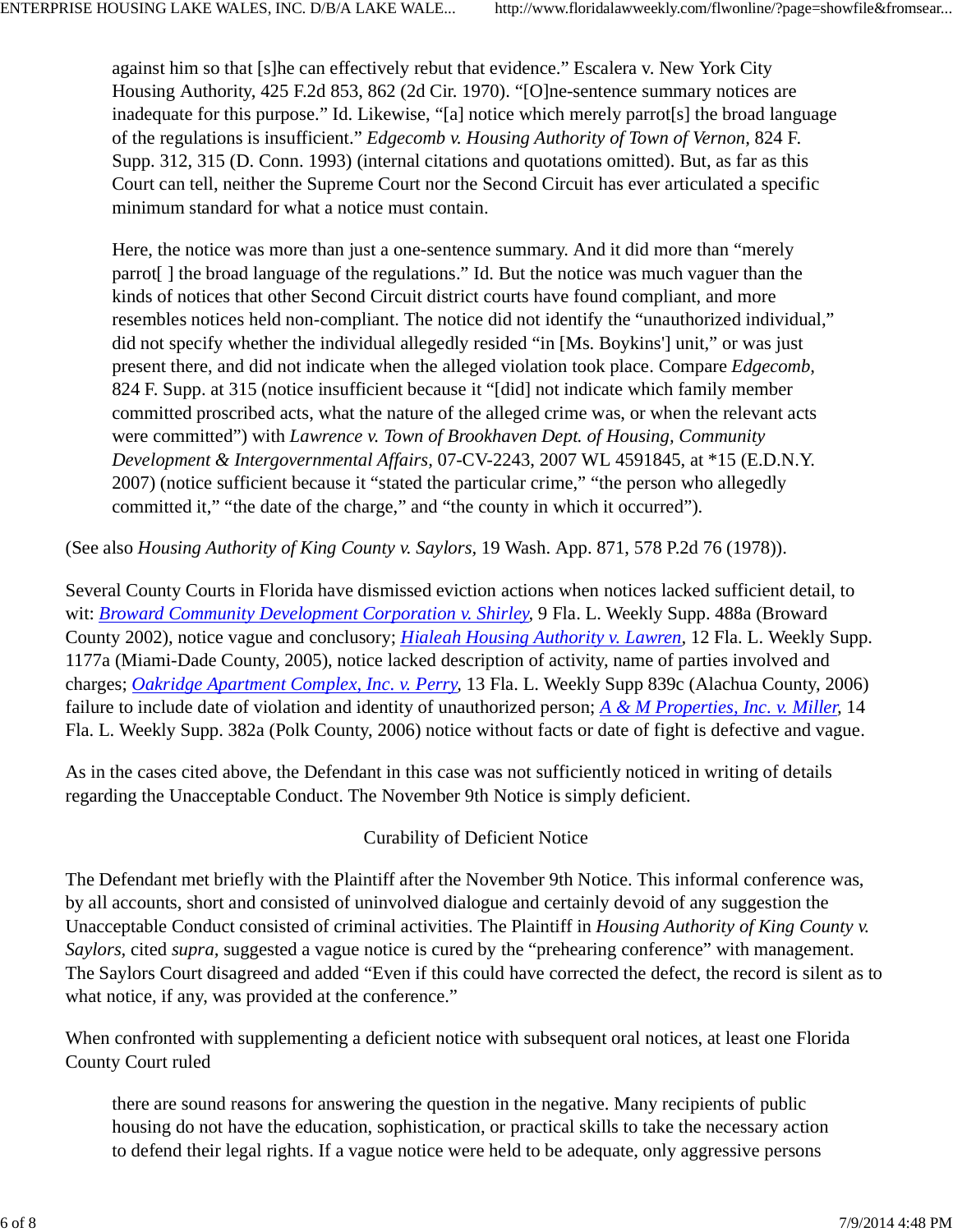requesting a hearing would receive their due process rights. See *Vargas v. Trainor,* 508 F.2d 485 (7th Cir., 1974), cert. denied, 95 S.Ct. 1454 (1975). (See (*Dade County v. Malloy,* 27 Fla. Supp. 1 (County Court, Dade County, 1988))

Consistent with the above case law this Court determines the Defendant's perceived knowledge of the Unacceptable Conduct is insufficient to mollify or cure notice deficiencies.

# November 29th Notice

The November 29th Notice was given to terminate the Lease because of the second occurrence within a twelve (12) month period of an initially curable material noncompliance. Interestingly this notice has a different "look" and doesn't mention Florida Statute 83.51 as authority. And though the November 29th Notice is much more informative than the November 9th Notice, in aggregate, it is insufficient. Guided by the analysis of the law set forth above, the November 24th Notice lacks the following information, to wit: names of guests; dates of noncompliance; reference to provisions of Lease/Rules violated; and complete descriptions of misconduct. To be understood, this Court is not now determining that all notices must contain all of the aforestated detail; on a continuum, perhaps less than all of the above details may allow a notice to pass judicial muster. Recalling the words of the United States Supreme Court in *Goss v. Lopez,* 419 U.S. 565, 95 S. Ct. 729 (1975) "notice and opportunity for hearing appropriate to the nature of the case" is required - logically, a matter to be determined on a case by case basis.

Finally, Plaintiff suggests the conduct cited in the November 24th Notice constitutes material violations whereby no opportunity to cure should be permitted, therefore negating the need for a valid predicate notice. This Court disagrees. The Plaintiff characterized the November 24th Notice as the subsequent noncompliance notice required by law to maintain this eviction. Specifically the Plaintiff stated in the November 24th Notice at the beginning of paragraph 2 "You have continued"; in the middle "Your underaged guests continue"; and at the conclusion "You have previously received a notice on 11-09-10 for similar types of conduct." It would be improper to allow the Plaintiff, for the first time at trial, to unilaterally recharacterize the conduct from conduct the tenant should be given an opportunity to cure to conduct the tenant should not be given an opportunity to cure.

## Conclusion

For all of the foregoing reasons this Court rules the notices provided to Defendant, even if capable of being supplemented with oral discussions, are fatally deficient of the necessary information to satisfy the protections afforded by the United States Constitution, Florida Constitution, Federal Regulations, Florida Statutes and the terms of the Lease.

Accordingly, this case is hereby dismissed with prejudice and Plaintiff shall take nothing by this action. The Court determines the Defendant is the prevailing party and awards Defendant her costs and attorney fees pursuant to Florida Statute 83.48 and reserves jurisdiction to determine the amount thereof.

\_\_\_\_\_\_\_\_\_\_\_\_\_\_\_\_\_\_

**<sup>1</sup>**Upon request of Defendant, after Defendant satisfied Plaintiff's initial objection, this Court took judicial notice of Title 24 -- Housing and Urban Development, Part 247 Evictions from Certain Subsidized and HUD-Owned Projects.

<sup>&</sup>lt;sup>2</sup>This language is consistent with Title 24 -- Housing and Urban Development, Section 247.6(b) Limitations